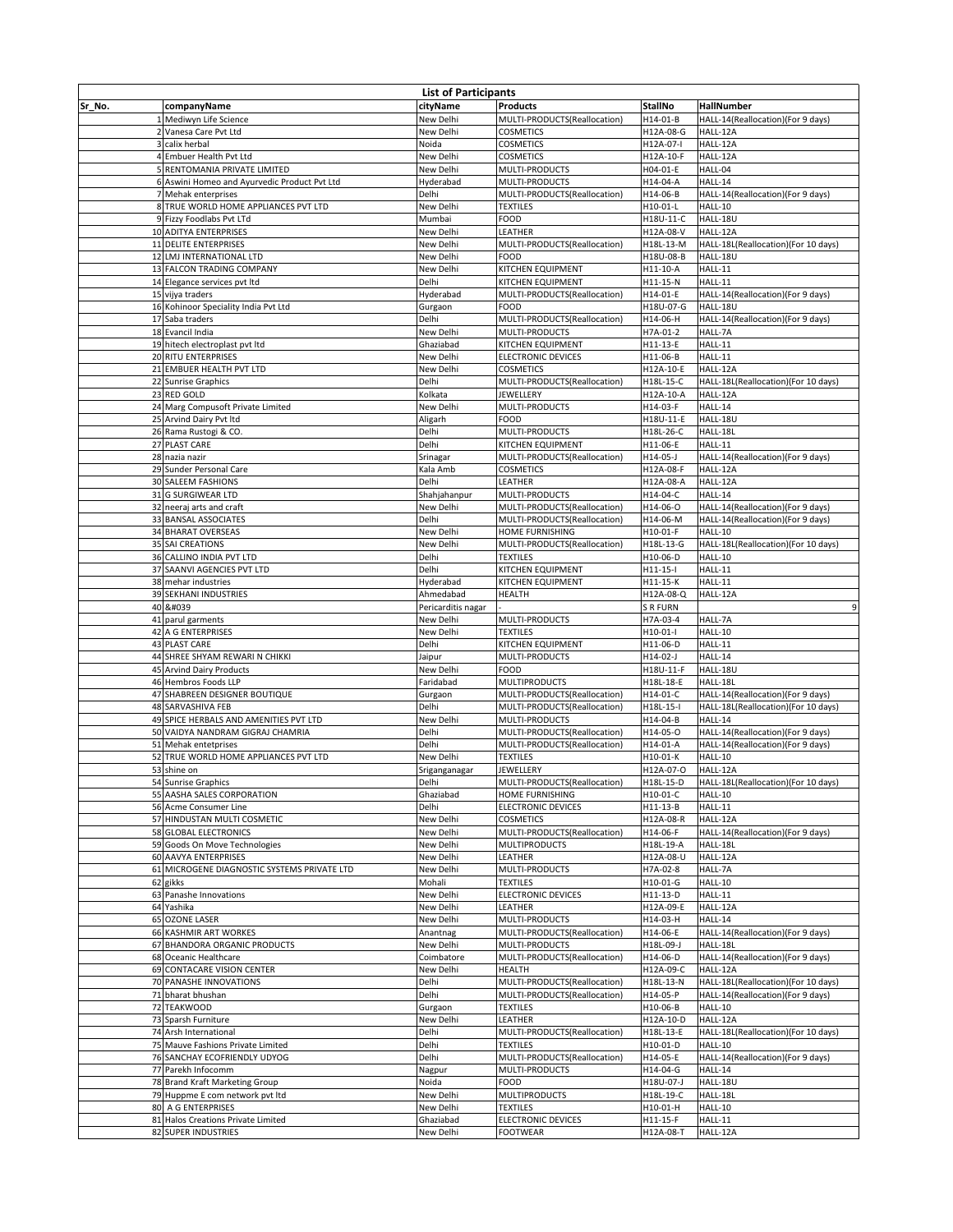| 83 SHAKUN ENTERPRISES                                 | New Delhi   | MULTI-PRODUCTS               | H14-02-G   | HALL-14                             |
|-------------------------------------------------------|-------------|------------------------------|------------|-------------------------------------|
| 84 Raj Flavours India Pvt Ltd                         | Ganganagar  | <b>FOOD</b>                  | H18U-07-E  | HALL-18U                            |
|                                                       |             |                              |            |                                     |
| 85 FIRST CHOICE                                       | New Delhi   | <b>FOOD</b>                  | H18U-11-A  | HALL-18U                            |
| 86 vijaya traders                                     | Hyderabad   | MULTI-PRODUCTS(Reallocation) | H14-01-D   | HALL-14(Reallocation)(For 9 days)   |
| 87 aishani impex                                      | New Delhi   | <b>FOOD</b>                  | H18U-06-E  | HALL-18U                            |
| 88 Mesco Shoes Ltd                                    | New Delhi   | MULTI-PRODUCTS               | H18L-26-A1 | HALL-18L                            |
| 89 SAS Foods                                          | New Delhi   | MULTI-PRODUCTS(Reallocation) | H14-06-I   | HALL-14(Reallocation)(For 9 days)   |
|                                                       |             | <b>COSMETICS</b>             |            |                                     |
| 90 BESURE HEALTHCARE PVT LTD                          | New Delhi   |                              | H12A-09-B  | HALL-12A                            |
| 91 AIKTA MAHILA UDYOG                                 | Delhi       | MULTI-PRODUCTS(Reallocation) | H18L-13-D  | HALL-18L(Reallocation)(For 10 days) |
| 92 Manu Manvi Home Care                               | Delhi       | KITCHEN EQUIPMENT            | H11-15-M   | <b>HALL-11</b>                      |
| 93 ANUJ TRADERS                                       | Dehradun    | MULTI-PRODUCTS               | H14-02-E   | HALL-14                             |
| 94 JIVO WELLNESS PVT LTD                              | New Delhi   | <b>FOOD</b>                  | H18U-07-H  | HALL-18U                            |
| 95 Saba traders                                       | Delhi       | MULTI-PRODUCTS(Reallocation) | H14-06-G   | HALL-14(Reallocation)(For 9 days)   |
|                                                       |             |                              |            |                                     |
| 96 manumanvi home care                                | New Delhi   | MULTI-PRODUCTS(Reallocation) | H18L-13-H  | HALL-18L(Reallocation)(For 10 days) |
| 97 BIGCHEF APPLIANCES PVT LTD                         | New Delhi   | KITCHEN EQUIPMENT            | H11-10-F   | <b>HALL-11</b>                      |
| 98 Oceanic Healthcare                                 | Coimbatore  | MULTI-PRODUCTS(Reallocation) | H14-05-L   | HALL-14(Reallocation)(For 9 days)   |
| 99 PEARL INTERNATIONAL                                | New Delhi   | <b>KITCHEN EQUIPMENT</b>     | H11-06-F   | <b>HALL-11</b>                      |
| 100 Wow eCarts Pvt Ltd                                | Gurgaon     | <b>MULTIPRODUCTS</b>         | H18L-18-C  | HALL-18L                            |
| 101 Sarvashiva Feb                                    | New Delhi   | HOME FURNISHING              | H10-01-M   | HALL-10                             |
|                                                       |             |                              |            |                                     |
| 102 CARE MARKETING                                    | Delhi       | KITCHEN EQUIPMENT            | H11-15-H   | HALL-11                             |
| 103 NISHTHA ENTERPRISES                               | New Delhi   | <b>KITCHEN EQUIPMENT</b>     | H11-13-A   | HALL-11                             |
| 104 SOS CARE INDIA                                    | Delhi       | MULTI-PRODUCTS(Reallocation) | H14-01-R   | HALL-14(Reallocation)(For 9 days)   |
| 105 Healthy Ideas                                     | Delhi       | <b>COSMETICS</b>             | H12A-08-H  | HALL-12A                            |
| 106 Orient fashion fabric                             | New Delhi   | MULTI-PRODUCTS               | $H14-02-I$ | HALL-14                             |
|                                                       |             |                              |            |                                     |
| 107 siddhi vinayak food products                      | Churu       | <b>FOOD</b>                  | H18U-06-A  | HALL-18U                            |
| 108 SURAJ ENTERPRISE                                  | Delhi       | <b>KITCHEN EQUIPMENT</b>     | H11-15-G   | <b>HALL-11</b>                      |
| 109 A S CREATION                                      | New Delhi   | MULTI-PRODUCTS(Reallocation) | H14-01-P   | HALL-14(Reallocation)(For 9 days)   |
| 110 SIMRAN MOUTH FRESHNER                             | New Delhi   | <b>FOOD</b>                  | H18U-07-B  | HALL-18U                            |
| 111 Natural Printings Private Limited                 | New Delhi   | MULTI-PRODUCTS               | H18L-09-I  | HALL-18L                            |
|                                                       |             |                              |            |                                     |
| 112 new star creations                                | Delhi       | MULTI-PRODUCTS(Reallocation) | H14-01-N   | HALL-14(Reallocation)(For 9 days)   |
| 113 ALENJAY CRAFT INDIA                               | New Delhi   | <b>HEALTH</b>                | H12A-08-D  | HALL-12A                            |
| 114 Suraj enterprises                                 | Delhi       | MULTI-PRODUCTS(Reallocation) | H18L-13-J  | HALL-18L(Reallocation)(For 10 days) |
| 115 Bonson Home Products                              | Delhi       | MULTI-PRODUCTS(Reallocation) | H14-05-C   | HALL-14(Reallocation)(For 9 days)   |
| 116 SHAKIR PLASTIC TRADERS                            | New Delhi   | MULTI-PRODUCTS               | H14-02-H   | HALL-14                             |
|                                                       |             |                              |            |                                     |
| 117 s.k collection                                    | Delhi       | MULTI-PRODUCTS(Reallocation) | H14-06-K   | HALL-14(Reallocation)(For 9 days)   |
| 118 SOMA BLOCKPRINTS PVTLTD                           | Jaipur      | <b>TEXTILES</b>              | H10-01-J   | HALL-10                             |
| 119 Ycook India Pvt Limited                           | Bengaluru   | <b>FOOD</b>                  | H18U-06-B  | HALL-18U                            |
| 120 Calix herbal                                      | Noida       | <b>COSMETICS</b>             | H12A-07-J  | HALL-12A                            |
| 121 Sonar Appliances Private Limited                  | New Delhi   | <b>HOME FURNISHING</b>       | H10-01-B   | HALL-10                             |
|                                                       |             |                              |            |                                     |
| 122 aggarwal enterprises                              | Delhi       | <b>ELECTRONIC DEVICES</b>    | H11-13-C   | <b>HALL-11</b>                      |
| 123 ANUJ TRADERS                                      | Dehradun    | MULTI-PRODUCTS               | H14-04-H   | HALL-14                             |
| 124 Creations India                                   | Delhi       | MULTI-PRODUCTS               | H04-01-H   | HALL-04                             |
|                                                       |             |                              |            |                                     |
|                                                       | Delhi       | <b>TEXTILES</b>              | H10-07-A   | HALL-10                             |
| 125 Mehtani garments                                  |             |                              |            |                                     |
| 126 SOS CARE INDIA                                    | Delhi       | MULTI-PRODUCTS(Reallocation) | $H14-01-J$ | HALL-14(Reallocation)(For 9 days)   |
| 127 Yashika                                           | New Delhi   | LEATHER                      | H12A-09-D  | HALL-12A                            |
| 128 MANIT INTERNATIONAL                               | New Delhi   | <b>ELECTRONIC DEVICES</b>    | H11-10-H   | <b>HALL-11</b>                      |
| 129 harsharan singh                                   | New Delhi   | MULTI-PRODUCTS(Reallocation) | H14-01-O   | HALL-14(Reallocation)(For 9 days)   |
|                                                       |             | MULTI-PRODUCTS               | $H2-01-A$  | HALL-2                              |
| 130 kashmir village arts                              | Anantnag    |                              |            |                                     |
| 131 bachani international                             | New Delhi   | MULTI-PRODUCTS(Reallocation) | H14-01-M   | HALL-14(Reallocation)(For 9 days)   |
| 132 SEKSARIA OIL MILLS                                | Hathras     | <b>FOOD</b>                  | H18U-06-C  | HALL-18U                            |
| 133 ROYAL APPLIANCES                                  | Mumbai      | <b>HEALTH</b>                | H12A-10-B  | HALL-12A                            |
| 134 SKY INDIA                                         | New Delhi   | MULTI-PRODUCTS(Reallocation) | H18L-15-F  | HALL-18L(Reallocation)(For 10 days) |
| 135 PROGILENCE Capability Development Private Limited | Gurgaon     | <b>FOOD</b>                  | H18U-06-D  | HALL-18U                            |
|                                                       |             |                              |            |                                     |
| 136 MARVI OVERSEAS                                    | Jaipur      | MULTI-PRODUCTS(Reallocation) | H14-05-G   | HALL-14(Reallocation)(For 9 days)   |
| 137 Pearl Foods                                       | New Delhi   | MULTI-PRODUCTS               | H14-02-L   | HALL-14                             |
| 138 SHIV SHANKAR TRADING CO                           | Hanumangarh | <b>FOOD</b>                  | H18U-07-A  | HALL-18U                            |
| 139 MAXELL ENTERPRISES                                | New Delhi   | MULTI-PRODUCTS(Reallocation) | H14-05-B   | HALL-14(Reallocation)(For 9 days)   |
| 140 Sk collection                                     | Delhi       | <b>TEXTILES</b>              | H10-06-E   | HALL-10                             |
| 141 BORGES INDIA PVT LTD                              | Delhi       | <b>FOOD</b>                  | H18U-08-E  | HALL-18U                            |
|                                                       | Delhi       | <b>COSMETICS</b>             | H12A-08-C  | HALL-12A                            |
| 142 Marketing Solutions                               |             |                              |            |                                     |
| 143 VIRAT TRADERS                                     | New Delhi   | MULTI-PRODUCTS(Reallocation) | H18L-13-A  | HALL-18L(Reallocation)(For 10 days) |
| 144 IQRA LEATHER CREATIONS                            | New Delhi   | <b>TEXTILES</b>              | H10-01-E   | HALL-10                             |
| 145 PP BROTHERS                                       | Sonipat     | <b>ELECTRONIC DEVICES</b>    | H11-10-B   | <b>HALL-11</b>                      |
| 146 FLORA APPLIANCES P LTD                            | New Delhi   | MULTI-PRODUCTS               | H14-04-F   | HALL-14                             |
| 147 Fanusta Green                                     | Jaipur      | <b>MULTI-PRODUCTS</b>        | H04-01-F   | HALL-04                             |
|                                                       |             |                              |            |                                     |
| 148 ALENJAY CRAFT INDIA                               | New Delhi   | <b>TEXTILES</b>              | H10-06-F   | HALL-10                             |
| 149 APS HANDICRAFTS                                   | Saharanpur  | KITCHEN EQUIPMENT            | H11-15-L   | HALL-11                             |
| 150 simran mouth freshner                             | New Delhi   | MULTI-PRODUCTS(Reallocation) | H14-01-H   | HALL-14(Reallocation)(For 9 days)   |
| 151 OBSURGE BIOTECH LTD                               | Delhi       | <b>HEALTH</b>                | H12A-07-K  | HALL-12A                            |
| 152 SABA TRADERS                                      | New Delhi   | MULTI-PRODUCTS(Reallocation) | H14-05-F   | HALL-14(Reallocation)(For 9 days)   |
|                                                       |             |                              |            |                                     |
| 153 maxell enterprise                                 | New Delhi   | MULTI-PRODUCTS(Reallocation) | H14-05-A   | HALL-14(Reallocation)(For 9 days)   |
| 154 Nelf cosmetics India Pvt Ltd                      | New Delhi   | <b>COSMETICS</b>             | H12A-07-G  | HALL-12A                            |
| 155 PEARL INTERNATIONAL                               | New Delhi   | MULTI-PRODUCTS(Reallocation) | H18L-13-B  | HALL-18L(Reallocation)(For 10 days) |
| 156 ASNE TRADERS                                      | New Delhi   | <b>ELECTRONIC DEVICES</b>    | H11-15-E   | <b>HALL-11</b>                      |
| 157 AT EVENTS                                         | New Delhi   | LEATHER                      | H12A-10-C  | HALL-12A                            |
|                                                       |             |                              |            |                                     |
| 158 HI TECH DOMESTIC PRODUCTS INDIA                   | Ghaziabad   | MULTI-PRODUCTS(Reallocation) | $H14-01-I$ | HALL-14(Reallocation)(For 9 days)   |
| 159 DEKOR WORLD                                       | New Delhi   | MULTI-PRODUCTS               | H14-02-M   | HALL-14                             |
| 160 Isaka Creations                                   | Bengaluru   | <b>FOOD</b>                  | H18U-07-I  | HALL-18U                            |
| 161 GARIMA TIMES                                      | Noida       | MULTI-PRODUCTS(Reallocation) | H14-01-Q   | HALL-14(Reallocation)(For 9 days)   |
| 162 Kleanfix Chemicals Pvt Ltd                        | New Delhi   | <b>COSMETICS</b>             | H12A-07-H  | HALL-12A                            |
|                                                       |             |                              |            |                                     |
| 163 DR CURE AND CARE                                  | New Delhi   | <b>HEALTH</b>                | H12A-08-J  | HALL-12A                            |
| 164 bachani international                             | New Delhi   | MULTI-PRODUCTS(Reallocation) | H18L-15-G  | HALL-18L(Reallocation)(For 10 days) |
| 165 OBSURGE BIOTECH LIMITED                           | Delhi       | <b>HEALTH</b>                | H12A-07-L  | HALL-12A                            |
| 166 Sportigo Marketing Co                             | New Delhi   | <b>FOOTWEAR</b>              | H12A-08-I  | HALL-12A                            |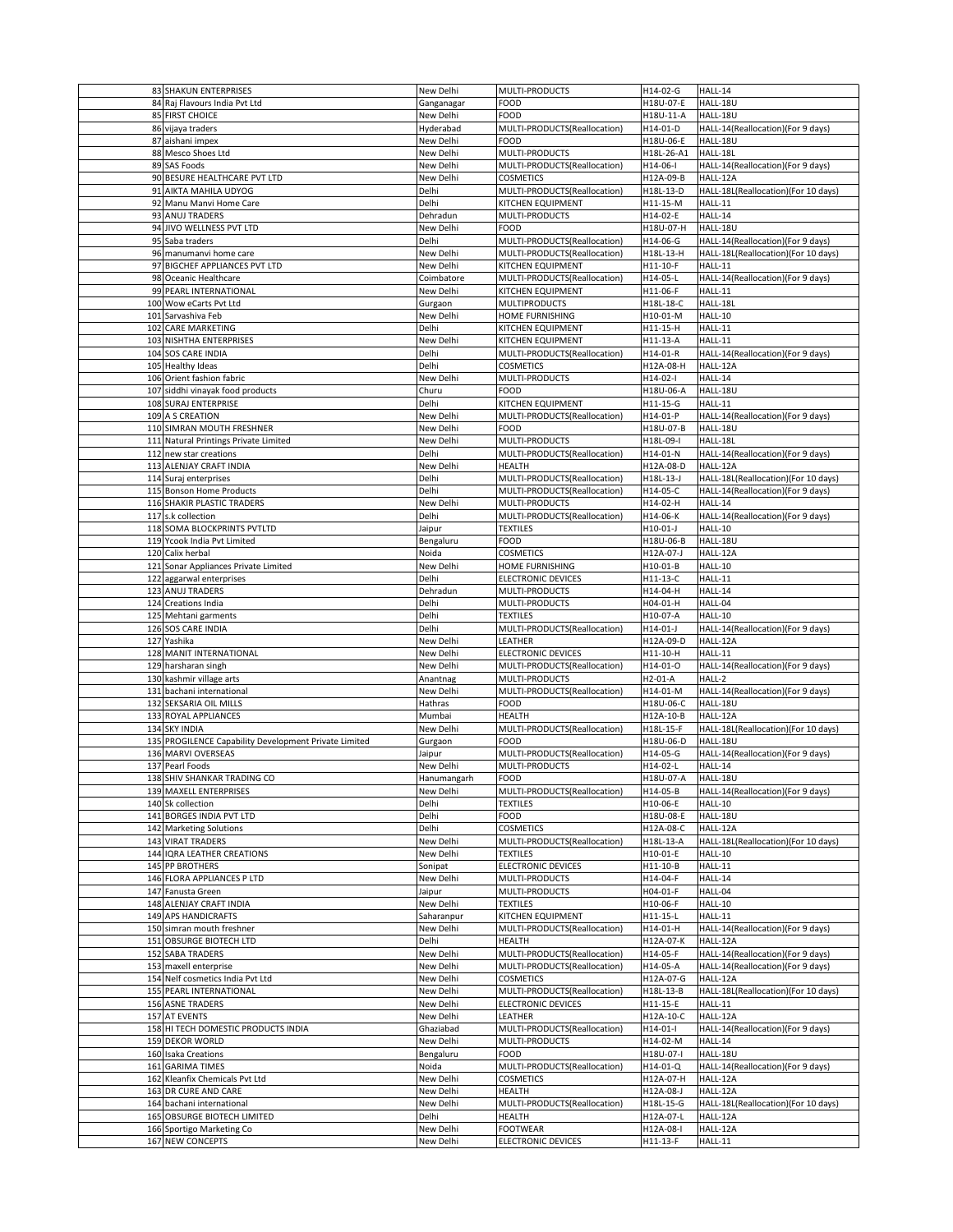| 168 SONI FASHION EXPORTS                      | Delhi              | MULTI-PRODUCTS                   | H14-02-K              | HALL-14                             |
|-----------------------------------------------|--------------------|----------------------------------|-----------------------|-------------------------------------|
| 169 Hainey Global                             | Delhi              | MULTI-PRODUCTS                   | H04-01-C              | HALL-04                             |
|                                               |                    |                                  |                       |                                     |
| 170 APS Handicrafts                           | Saharanpur         | <b>TEXTILES</b>                  | H10-06-G              | HALL-10                             |
| 171 Tirupati Products                         | Jaipur             | MULTI-PRODUCTS(Reallocation)     | H14-06-P              | HALL-14(Reallocation)(For 9 days)   |
| 172 NISHTHA ENTERPRISES                       | New Delhi          | MULTI-PRODUCTS(Reallocation)     | H18L-13-K             | HALL-18L(Reallocation)(For 10 days) |
| 173 Mehtani garments                          | Delhi              | <b>TEXTILES</b>                  | H10-07-B              | HALL-10                             |
| 174 Hidaa Lifescience LLP                     | Ahmedabad          | <b>FOOD</b>                      | H18U-08-C             | HALL-18U                            |
| 175 Mani Enterprises                          | New Delhi          | <b>KITCHEN EQUIPMENT</b>         | H11-10-C              | HALL-11                             |
|                                               |                    |                                  |                       |                                     |
| 176 khwaaja industries                        | Srinagar           | MULTI-PRODUCTS(Reallocation)     | H14-05-K              | HALL-14(Reallocation)(For 9 days)   |
| 177 SINDHI NAMKEEN AND DRY FRUITS             | New Delhi          | <b>FOOD</b>                      | H18U-07-C             | HALL-18U                            |
| 178 Hiba Ibrahim Couture                      | New Delhi          | MULTI-PRODUCTS(Reallocation)     | H14-06-A              | HALL-14(Reallocation)(For 9 days)   |
| 179 VCC Ayurveda And Panchakarma Clinic       | Noida              | <b>HEALTH</b>                    | H12A-07-M             | HALL-12A                            |
| 180 Nayanchiru Exports Pvt Ltd                | Faridabad          | <b>MULTI-PRODUCTS</b>            | H04-01-G              | HALL-04                             |
| 181 RITU ENTERPRISES                          | New Delhi          | <b>ELECTRONIC DEVICES</b>        | H11-06-A              | HALL-11                             |
| 182 Mediwyn Life Sciences                     | New Delhi          | <b>HEALTH</b>                    | H12A-08-M             | HALL-12A                            |
| 183 BIG CHEF APPLIANCES PVT LTD               | New Delhi          | MULTI-PRODUCTS(Reallocation)     | H18L-13-P             | HALL-18L(Reallocation)(For 10 days) |
| 184 Alankar Plaza                             | New Delhi          | MULTI-PRODUCTS                   | H14-03-G              | HALL-14                             |
|                                               |                    |                                  |                       |                                     |
| 185 Fizzy Foodlabs Pvt Ltd                    | Mumbai             | <b>FOOD</b>                      | H18U-11-D             | HALL-18U                            |
| 186 WELLNESS PATHCARE                         | Delhi              | <b>HEALTH</b>                    | H12A-07-N             | HALL-12A                            |
| 187 SHINE ON                                  | Sriganganagar      | <b>JEWELLERY</b>                 | H12A-07-P             | HALL-12A                            |
| 188 ARSH INTERNATIONAL                        | Delhi              | MULTI-PRODUCTS(Reallocation)     | H18L-13-C             | HALL-18L(Reallocation)(For 10 days) |
| 189 Shivom Horizon                            | New Delhi          | <b>COSMETICS</b>                 | H12A-08-E             | HALL-12A                            |
| 190 SHAKIR PLASTIC TRADERS                    | Delhi              | <b>ELECTRONIC DEVICES</b>        | H11-06-C              | HALL-11                             |
| 191 VEIRA PERSONAL CARE PVT LTD               | New Delhi          | MULTI-PRODUCTS                   | H14-04-E              | HALL-14                             |
| 192 AS CREATION                               | Delhi              | MULTI-PRODUCTS(Reallocation)     | H14-01-L              | HALL-14(Reallocation)(For 9 days)   |
|                                               |                    |                                  |                       |                                     |
| 193 NEERAJ ARTS AND CRAFTS                    | New Delhi          | MULTI-PRODUCTS(Reallocation)     | H14-06-N              | HALL-14(Reallocation)(For 9 days)   |
| 194 DREAMZ IMPEX                              | New Delhi          | MULTI-PRODUCTS(Reallocation)     | H18L-15-E             | HALL-18L(Reallocation)(For 10 days) |
| 195 BHARAT TRADERS                            | New Delhi          | <b>TEXTILES</b>                  | H10-07-D              | HALL-10                             |
| 196 Nikitasha Home Appliances Pvt Ltd         | New Delhi          | KITCHEN EQUIPMENT                | H11-15-J              | HALL-11                             |
| 197 SINDHI NAMKEEN AND DRY FRUITS             | New Delhi          | MULTI-PRODUCTS(Reallocation)     | H14-01-G              | HALL-14(Reallocation)(For 9 days)   |
| 198 Rahul Enterprises                         | Delhi              | <b>FOOD</b>                      | H18U-10-G             | HALL-18U                            |
| 199 madhurima pickles                         | Guntur             | MULTI-PRODUCTS(Reallocation)     | H14-01-K              | HALL-14(Reallocation)(For 9 days)   |
| 200 A Innovative Food Products LLP            | Ahmedabad          | <b>FOOD</b>                      | H18U-11-B             | HALL-18U                            |
|                                               |                    |                                  |                       |                                     |
| 201 RITU ENTERPRISES                          | New Delhi          | MULTI-PRODUCTS(Reallocation)     | H18L-13-F             | HALL-18L(Reallocation)(For 10 days) |
| $202$ preet                                   | New Delhi          | MULTI-PRODUCTS                   | H04-01-D              | HALL-04                             |
| 203 Teakwood                                  | Gurgaon            | <b>TEXTILES</b>                  | H10-06-A              | HALL-10                             |
| 204 KUNDAN POWER products p ltd               | New Delhi          | MULTI-PRODUCTS(Reallocation)     | H18L-13-O             | HALL-18L(Reallocation)(For 10 days) |
| 205 Clean Plus Advance Cleaning Solutions     | New Delhi          | MULTI-PRODUCTS                   | H14-02-F              | HALL-14                             |
| 206 Nature and Nurture Healthcare P Ltd       | Delhi              | <b>FOOD</b>                      | H18U-07-D             | HALL-18U                            |
| 207 sifatbanaras                              | Varanasi           | <b>TEXTILES</b>                  | H10-07-C              | HALL-10                             |
|                                               |                    |                                  |                       |                                     |
| 208 LOVELY BAKE STUDIO                        | Jalandhar          | <b>FOOD</b>                      | H18U-10-H             | HALL-18U                            |
| 209 INDUS COSMECEUTICALS                      | Shimla             | <b>COSMETICS</b>                 | H12A-08-O             | HALL-12A                            |
| 210 s.k collection                            | Delhi              | MULTI-PRODUCTS(Reallocation)     | H14-05-I              | HALL-14(Reallocation)(For 9 days)   |
| 211 SHINE COLLECTION                          | New Delhi          | <b>FOOTWEAR</b>                  | H12A-08-B             | HALL-12A                            |
| 212 mea ame soins                             | Sonipat            | <b>FOOD</b>                      | H18U-08-D             | HALL-18U                            |
| 213 VEIRA PERSONAL CARE PVT LTD               | New Delhi          | MULTI-PRODUCTS                   | H14-04-D              | HALL-14                             |
| 214 orient fashion fabrics                    | New Delhi          | MULTI-PRODUCTS(Reallocation)     | H14-06-J              | HALL-14(Reallocation)(For 9 days)   |
| 215 MAXELL ENTERPRISES                        | New Delhi          | <b>MULTI-PRODUCTS</b>            | H04-01-B              | HALL-04                             |
| 216 KUNDAN POWER PRODUCTS PVT LTD             | New Delhi          | KITCHEN EQUIPMENT                | H11-10-E              | HALL-11                             |
|                                               |                    |                                  |                       |                                     |
| 217 P P HOSIERY                               | New Delhi          | <b>LEATHER</b>                   | H12A-09-A             | HALL-12A                            |
| 218 JMD ENTERPRISES                           | New Delhi          | MULTI-PRODUCTS(Reallocation)     | H18L-13-I             | HALL-18L(Reallocation)(For 10 days) |
|                                               |                    |                                  |                       |                                     |
| 219 KHUSHI KATARIA TEXTORIUM                  | New Delhi          | <b>TEXTILES</b>                  | H10-06-H              | HALL-10                             |
| 220 ALLIED APPLIANCES                         | New Delhi          | KITCHEN EQUIPMENT                | H11-10-D              | HALL-11                             |
| 221 Ratnesh International                     | New Delhi          | <b>ELECTRONIC DEVICES</b>        | H11-10-G              | HALL-11                             |
| 222 kashmir village arts                      | Anantnag           | MULTI-PRODUCTS(Reallocation)     | H14-01-F              | HALL-14(Reallocation)(For 9 days)   |
| 223 Asahi Kasei India Pvt Ltd                 |                    | <b>FOOD</b>                      |                       | HALL-18U                            |
|                                               | Mumbai             |                                  | H18U-10-I             |                                     |
| 224 SOS CREATIVE MEDIA SOLUTIONS P LTD        | New Delhi          | MULTI-PRODUCTS(Reallocation)     | H14-05-H              | HALL-14(Reallocation)(For 9 days)   |
| 225 CALLINO INDIA PVT LTD                     | Delhi              | <b>TEXTILES</b>                  | H10-06-C              | HALL-10                             |
| 226 Kat Industrial Consultants Pvt Ltd        | New Delhi          | <b>FOOD</b>                      | H18U-07-K             | HALL-18U                            |
| 227 Sparsh Furniture                          | New Delhi          | <b>FURNITURE</b>                 | H10-01-A              | HALL-10                             |
| 228 SANA HERBALS PVT LTD                      | Delhi              | <b>HEALTH</b>                    | H12A-08-S             | HALL-12A                            |
| 229 ram rustogi                               | Delhi              | MULTI-PRODUCTS(Reallocation)     | H18L-15-H             | HALL-18L(Reallocation)(For 10 days) |
| 230 SHREERAM EXPORTS                          | Kolkata            | JEWELLERY                        | H12A-09-F             | HALL-12A                            |
| 231 Passion Collection                        | Faridabad          | <b>MULTI-PRODUCTS</b>            | H14-02-N              | HALL-14                             |
| 232 AYOUB KHAN SPICES                         | New Delhi          | <b>FOOD</b>                      | H18U-10-B             | HALL-18U                            |
|                                               |                    |                                  |                       |                                     |
| 233 Kohinoor Speciality foods India pvt Itd   | Gurgaon            | <b>FOOD</b>                      | H18U-07-F             | HALL-18U                            |
| 234 INDUS COSMECEUTICALS                      | Shimla             | <b>COSMETICS</b>                 | H12A-08-N             | HALL-12A                            |
| 235 VANQUISH PHARMACEUTICALS                  | Kollam             | <b>COSMETICS</b>                 | H12A-08-P             | HALL-12A                            |
| 236 Brand max India                           | New Delhi          | <b>SERVICE SECTOR</b>            | H15-01-C              | HALL-15                             |
| 237 GANDOUR INDIA FOOD PROCESSING PVT LTD     | New Delhi          | <b>FOOD</b>                      | H18U-10-C             | HALL-18U                            |
| 238 KARAOKE HUB                               | Delhi              | <b>ELECTRONIC DEVICES</b>        | H11-15-D              | HALL-11                             |
| $239$ s r furn                                | Chennai            | <b>FURNITURE</b>                 | H11-14-H              | HALL-11                             |
| 240 Shri Vinayak Services                     |                    |                                  | H04-02-J              | HALL-04                             |
| 241 TEKSHIV SYSTEMS PVT LTD                   | Faridabad          | MULTI-PRODUCTS                   | H04-02-A              | HALL-04                             |
|                                               |                    |                                  |                       |                                     |
| 242 TANMAY ENTERPRISES                        | New Delhi          | <b>ELECTRONIC DEVICES</b>        | H11-14-N              | HALL-11                             |
| 243 MY CONCEPTS INDIA                         | New Delhi          | <b>HEALTH</b>                    | H12A-07-F             | HALL-12A                            |
| 244 AMAZING HEALTH INVENTIONS PRIVATE LIMITED | New Delhi          | MULTI-PRODUCTS                   | H04-02-B              | HALL-04                             |
| 245 Deemark Healthcare Pvt Ltd                | New Delhi          | <b>ELECTRONIC DEVICES</b>        | H11-12-H              | HALL-11                             |
| 246 Shree shayam electronics                  | Delhi              | <b>ELECTRONIC DEVICES</b>        | H11-12-G              | HALL-11                             |
| 247 vishal metals                             | Delhi              | <b>MULTI-PRODUCTS</b>            | H04-02-H              | HALL-04                             |
| 248 Mirakin Enterprises Private Limited       | New Delhi          | <b>JEWELLERY</b>                 | H12A-05-J             | HALL-12A                            |
| 249 OZONE LASER                               | New Delhi          | MULTI-PRODUCTS                   | H04-02-F              | HALL-04                             |
|                                               |                    |                                  |                       |                                     |
| 250 COLORS HOME APPLIANCES PVT LTD            | Bahadurgarh        | KITCHEN EQUIPMENT                | H11-14-I              | HALL-11                             |
| 251 KATARIA TEXTORIUM<br>252 D Shoe Lounge    | Delhi<br>New Delhi | <b>LEATHER</b><br>MULTI-PRODUCTS | H12A-08-K<br>H04-02-E | HALL-12A<br>HALL-04                 |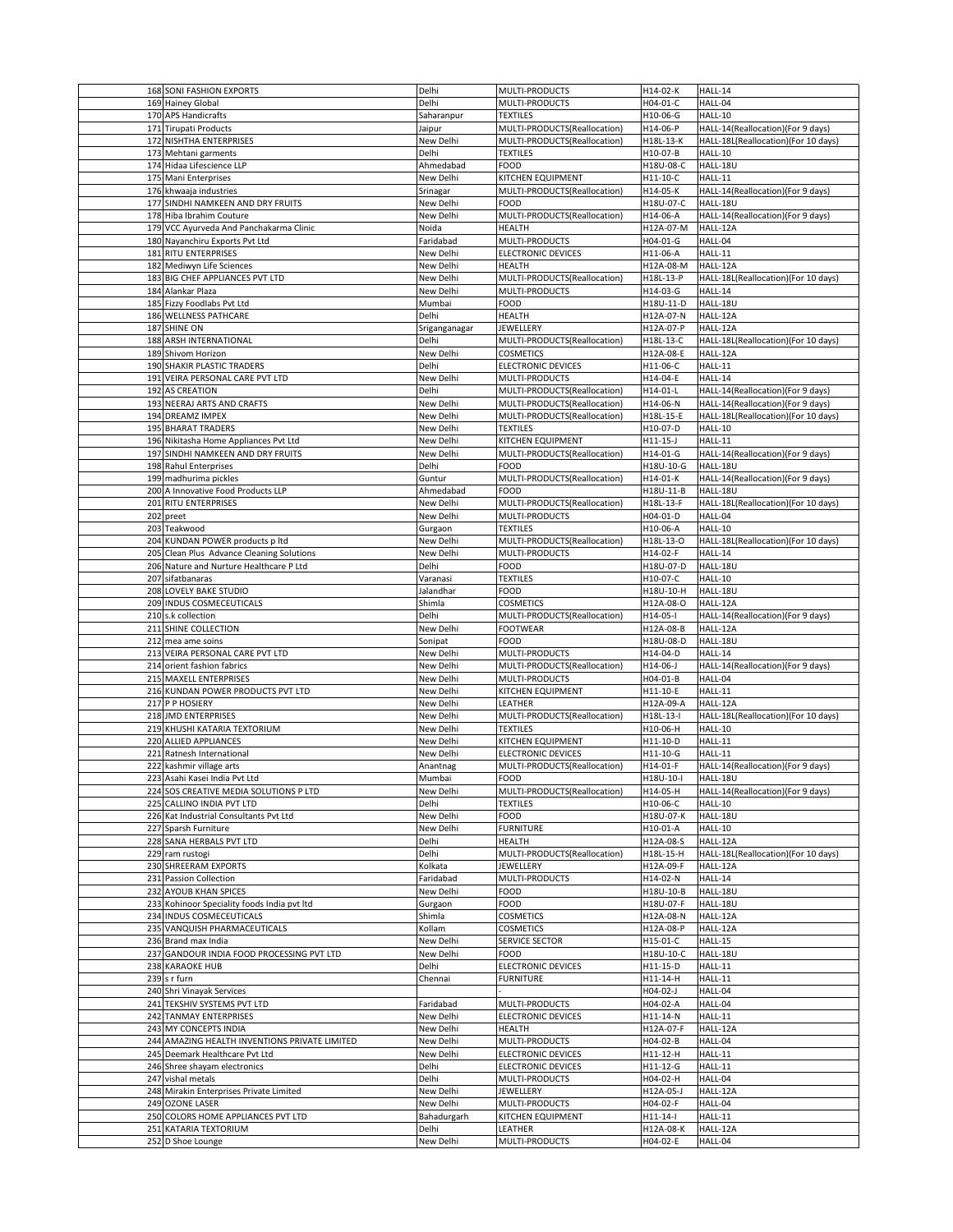| 253 ADARSH UDYOG                                                             | New Delhi              | <b>KITCHEN EQUIPMENT</b>                 | H11-15-B               | HALL-11                             |
|------------------------------------------------------------------------------|------------------------|------------------------------------------|------------------------|-------------------------------------|
| 254 Shri Vinayak Services                                                    |                        |                                          | H04-02-I               | HALL-04                             |
| 255 SAI CREATIONS                                                            | New Delhi              | <b>ELECTRONIC DEVICES</b>                | H11-14-G               | HALL-11                             |
| 256 Sparkling Hues Gems Private Limited                                      | Noida                  | MULTI-PRODUCTS                           | H04-02-D               | HALL-04                             |
| 257 MAHESH PRODUCTS                                                          | New Delhi              | <b>FOOD</b>                              | H18U-06-F              | HALL-18U                            |
| 258 TEKSHIV SYSTEMS PVT LTD                                                  | Faridabad              | MULTI-PRODUCTS                           | H04-02-L               | HALL-04                             |
| 259 instrument specialties                                                   | New Delhi              | <b>HEALTH</b>                            | H12A-08-L              | HALL-12A                            |
| 260 DAWAKHANA TIBBIYA COLLEGE                                                | Aligarh                | MULTI-PRODUCTS                           | H04-02-K               | HALL-04                             |
| 261 HAIDEN TECHNOLOGY PVT LTD                                                | Delhi                  | <b>ELECTRONIC DEVICES</b>                | $H11-14-J$             | HALL-11                             |
| 262 SUNNY ENTERPRISES                                                        | New Delhi              | MULTI-PRODUCTS                           | H18L-27-A              | HALL-18L                            |
| 263 Extramarks Education India Pvt Ltd                                       | Delhi                  | MULTI-PRODUCTS                           | H04-02-C               | HALL-04                             |
| 264 AREEB IMPEX                                                              | New Delhi              | <b>FURNITURE</b><br><b>FOOTWEAR</b>      | H11-01-E               | HALL-11                             |
| 265 aman overseas<br>266 NEOTECH SYSTEMS PRIVATE LIMITED                     | New Delhi<br>Gurgaon   | <b>ELECTRONIC DEVICES</b>                | H12A-05-K<br>H11-01-D  | HALL-12A<br>HALL-11                 |
| 267 Azafran Innovacion Limited                                               | Ahmedabad              | <b>MULTI-PRODUCTS</b>                    | H04-02-G               | HALL-04                             |
| 268 Ganesh Packaging Store                                                   | Delhi                  | <b>ELECTRONIC DEVICES</b>                | H11-14-L               | HALL-11                             |
| 269 Hakaasha KSBDK studios pvt ltd                                           | Delhi                  | <b>COMPUTER PERIPHERAL</b>               | H11-12-I               | HALL-11                             |
| 270 BALU SOC                                                                 | Tirupur                | <b>TEXTILES</b>                          | H11-14-K               | HALL-11                             |
| $271$ R AND R INC                                                            | New Delhi              | <b>COMPUTER PERIPHERAL</b>               | H11-15-C               | HALL-11                             |
| 272 TORETO RETAIL PVT LTD                                                    | Delhi                  | <b>ELECTRONIC DEVICES</b>                | H11-14-M               | HALL-11                             |
| 273 GIFTMARK INDUSTRIES                                                      | Moradabad              | HOME FURNISHING                          | H11-01-F               | HALL-11                             |
| 274 SAGAR ENTERPRISES                                                        | New Delhi              | MULTI-PRODUCTS(Reallocation)             | H18L-15-A              | HALL-18L(Reallocation)(For 10 days) |
| 275 TN FASHION HOUSE                                                         | New Delhi              | MULTI-PRODUCTS(Reallocation)             | H18L-15-B              | HALL-18L(Reallocation)(For 10 days) |
| 276 TANMAY ENTERPRISES                                                       | New Delhi              | <b>MULTI-PRODUCTS</b>                    | H18L-27-B              | HALL-18L                            |
| 277 A K ENTERPRISES                                                          | New Delhi              | MULTI-PRODUCTS<br><b>FOOD</b>            | H18L-25-A              | HALL-18L                            |
| 278 SHREE SHYAM TILPATTI UDYOG<br>279 Apis India Limited                     | Jaipur<br>New Delhi    | <b>FOOD</b>                              | H18U-10-A<br>H18U-07-L | HALL-18U<br>HALL-18U                |
| 280 NEW CONCEPTS                                                             | New Delhi              | MULTI-PRODUCTS                           | H18L-09-A              | HALL-18L                            |
| 281 MANVI IMPEX                                                              | New Delhi              | MULTI-PRODUCTS                           | H14-03-I               | HALL-14                             |
| 282 GOLDEN MASALA CO                                                         | New Delhi              | <b>FOOD</b>                              | H18U-10-D              | HALL-18U                            |
| 283 U FOODS INDIA PVT LTD                                                    | Sonipat                | <b>FOOD</b>                              | H18U-10-E              | HALL-18U                            |
|                                                                              |                        |                                          | H12-03-G               |                                     |
| 284 Zeeco Media Private Limited                                              | New Delhi              | <b>SERVICE SECTOR</b>                    |                        | HALL-12                             |
| 285 L COMPS AND IMPEX PVT LTD                                                | New Delhi              | <b>MULTI-PRODUCTS</b>                    | H04-01-I               | HALL-04                             |
| 286 HOUSEWARE DISTRIBUTION NETWORK                                           | New Delhi              | KITCHEN EQUIPMENT                        | H11-15-O               | HALL-11                             |
| 287 HARSH INTERNATIONAL IMPO EXPO PVT LTD<br>288 TRADE LINKS PRIVATE LIMITED | New Delhi<br>New Delhi | <b>KITCHEN EQUIPMENT</b><br><b>FOOD</b>  | H11-14-D<br>H18U-04-B  | HALL-11<br>HALL-18U                 |
| 289 Jhanil Healthcare Pvt Ltd                                                | Karaikal               | <b>FOOD</b>                              | H18U-12-K              | HALL-18U                            |
| 290 G SURGIWEAR LTD                                                          | Shahjahanpur           | FOOD                                     | H18U-01-C              | HALL-18U                            |
| 291 India Transact Services Limited                                          | Mumbai                 | <b>ELECTRONIC DEVICES</b>                | H11-01-C               | HALL-11                             |
| 292 Anmol Industries Ltd                                                     | Noida                  | <b>FOOD</b>                              | H18U-12-L              | HALL-18U                            |
| 293 VIRAT TRADERS                                                            | New Delhi              | <b>ELECTRONIC DEVICES</b>                | H11-14-A               | HALL-11                             |
| 294 Raja foods products                                                      | Delhi                  | <b>FOOD</b>                              | H18U-04-C              | HALL-18U                            |
| 295 MIGUN MASTER HEAL<br>296 Delight Filtration Pv Ltd                       | New Delhi<br>New Delhi | <b>ELECTRONIC DEVICES</b><br><b>FOOD</b> | H11-14-E<br>H18U-12-B  | HALL-11<br>HALL-18U                 |
| 297 RATTAN ORGANIC FOODS PVT LTD                                             | Gurgaon                | <b>FOOD</b>                              | H18U-04-E              | HALL-18U                            |
| 298 JMD ENTERPRISES                                                          | New Delhi              | <b>ELECTRONIC DEVICES</b>                | H11-15-A               | HALL-11                             |
| 299 rishab global industries pvt Itd                                         | New Delhi              | <b>FOOD</b>                              | H18U-04-H              | HALL-18U                            |
| 300 CREAMY FOODS LTD                                                         | New Delhi              | <b>FOOD</b>                              | H18U-12-N              | HALL-18U                            |
| 301 DREAMZ IMPEX                                                             | New Delhi              | <b>KITCHEN EQUIPMENT</b>                 | H11-14-F               | HALL-11                             |
| 302 Dhampure Speciality Sugars Itd                                           | New Delhi              | <b>FOOD</b>                              | H18U-04-D              | HALL-18U                            |
| 303 Continental Milksoe India Limited                                        | Delhi                  | <b>FOOD</b>                              | H18U-12-I              | HALL-18U                            |
| 304 Multiplex Appliances Pvt Ltd<br>305 RB INDUSTRIES                        | Kolkata<br>Hathras     | <b>ELECTRONIC DEVICES</b><br><b>FOOD</b> | H11-14-C<br>H18U-04-F  | HALL-11<br>HALL-18U                 |
| 306 PARAMOUNT IRON AND STEEL WORKS PVT LTD                                   | Sonipat                | <b>FOOD</b>                              | H18U-12-J              | HALL-18U                            |
| 307 LACHHMAN DAS BHATIA HINGWALA PVT LTD                                     | Delhi                  | <b>FOOD</b>                              | H18U-01-D              | HALL-18U                            |
| 308 Anmol Industries Ltd                                                     | Noida                  | <b>FOOD</b>                              | H18U-12-M              | HALL-18U                            |
| 309 SAHAL PROCESS PACK PVT LTD                                               | Faridabad              | <b>ELECTRONIC DEVICES</b>                | H11-14-B               | HALL-11                             |
| 310 abhimantrit guruprasadam ayurveda herbal foods pvt.ltd                   | Delhi                  | <b>FOOD</b>                              | H18U-12-G              | HALL-18U                            |
| 311 Supple Tek Ind Pvt Ltd                                                   | Amritsar               | <b>FOOD</b>                              | H18U-01-B              | HALL-18U                            |
| 312 VEE NATURAL                                                              | Chhindwara             | <b>FOOD</b>                              | H18U-04-I              | HALL-18U                            |
| 313 KRSNA HAUS<br>314 NEHA ENTERPRISES                                       | Delhi<br>Delhi         | MULTI-PRODUCTS<br><b>FOOD</b>            | H18L-26-B<br>H18U-12-F | HALL-18L<br>HALL-18U                |
| 315 Madhu Jayanti International Limited                                      | Kolkata                | <b>FOOD</b>                              | H18U-04-A              | HALL-18U                            |
| 316 DELITE ENTERPRISES                                                       | New Delhi              | <b>FOOD</b>                              | H18U-01-A              | HALL-18U                            |
| 317 RAVI FOODS PVT LTD                                                       | Hyderabad              | <b>FOOD</b>                              | H18U-08-F              | HALL-18U                            |
| 318 LMJ INTERNATIONAL LTD                                                    | New Delhi              | <b>FOOD</b>                              | H18U-08-A              | HALL-18U                            |
| 319 Simbhaoli Sugars Ltd                                                     | Noida                  | <b>FOOD</b>                              | H18U-10-F              | HALL-18U                            |
| 320 Achha Agro India                                                         | New Delhi              | <b>FOOD</b>                              | H18U-11-G              | HALL-18U                            |
| 321 HITECH DOMESTIC PRODUCTS Ind                                             | Ghaziabad              | KITCHEN EQUIPMENT                        | H11-12-J               | HALL-11                             |
| 322 Alankit Limited<br>323 NUTRICANE BEVERAGES PVT LTD                       | New Delhi<br>Delhi     | MULTI-PRODUCTS<br><b>FOOD</b>            | H04-01-A<br>H18U-02-B  | HALL-04<br>HALL-18U                 |
| 324 Goel International Private Limietd                                       | Karnal                 | <b>FOOD</b>                              | H18U-05-C              | HALL-18U                            |
| 325 GREENDOT HEALTH FOODS LIMITED                                            | Roorkee                | <b>FOOD</b>                              | H18U-05-B              | HALL-18U                            |
| 326 UP n UP Energy Shots HARSH NUTRICARE PVT LTD                             | New Delhi              | <b>FOOD</b>                              | H18U-02-E              | HALL-18U                            |
| 327 Bikanervala Foods Pvt Ltd                                                | New Delhi              | <b>SERVICE SECTOR</b>                    | H15-01-D               | HALL-15                             |
| 328 PANSARI INDUSTRIES                                                       | Delhi                  | <b>FOOD</b>                              | H18U-09-A              | HALL-18U                            |
| 329 Lifestyle Foods Pvt Itd                                                  | Delhi                  | <b>FOOD</b>                              | H18U-09-B              | HALL-18U                            |
| 330 Rohto Pharma India Pvt Ltd<br>331 IGB IMPEXO PRODUCTS                    | Gurgaon<br>New Delhi   | <b>COSMETICS</b><br>LEATHER              | H12A-07-C<br>H12A-06-I | HALL-12A<br>HALL-12A                |
| 332 JAGDAMBA IMPEX                                                           | New Delhi              | <b>COSMETICS</b>                         | H12A-07-D              | HALL-12A                            |
| 333 HARSHIT FABRICS                                                          | Ludhiana               | LEATHER                                  | H12A-07-B              | HALL-12A                            |
| 334 ASMI INTERNATIOPNAL PVT LTD                                              | New Delhi              | <b>COSMETICS</b>                         | H12A-06-G              | HALL-12A                            |
| 335 Ajmal and Sons                                                           | New Delhi              | <b>COSMETICS</b>                         | H12A-06-D              | HALL-12A                            |
| 336 jenson                                                                   | New Delhi              | LEATHER                                  | H12A-06-C              | HALL-12A                            |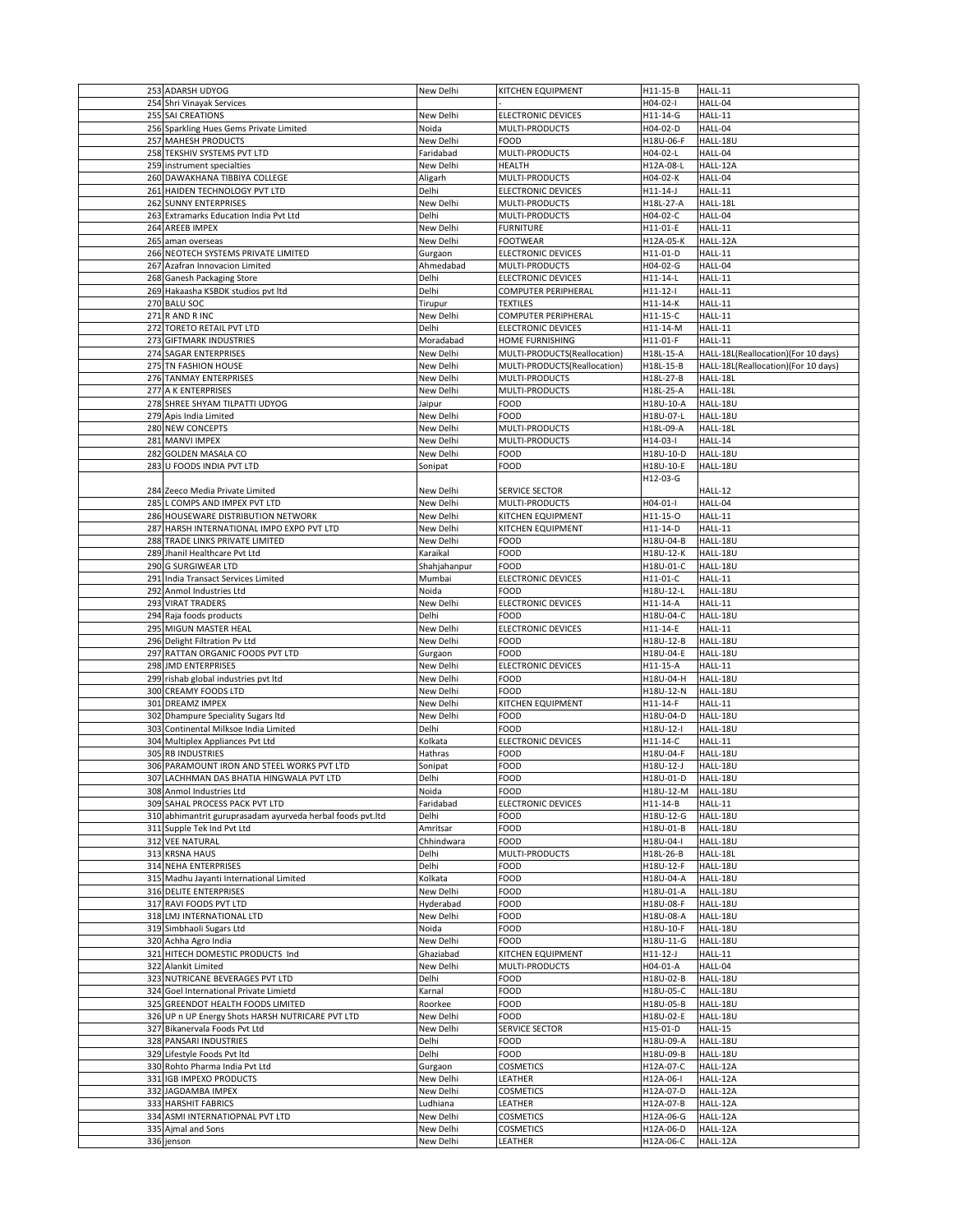| 337 SPAN SURE MEDICAL INSTRUMENTS PVT LTD                               | New Delhi                  | <b>HEALTH</b>                                           | H12A-06-B              | HALL-12A             |
|-------------------------------------------------------------------------|----------------------------|---------------------------------------------------------|------------------------|----------------------|
| 338 KOTTARAM AGRO FOODS PVT LTD                                         | Bengaluru                  | <b>FOOD</b>                                             | H18U-04-G              | HALL-18U             |
| 339 Color Dot Packagings                                                | Sonipat                    | <b>KITCHEN EQUIPMENT</b>                                | H11-05-C               | HALL-11              |
| 340 STAR INDIA                                                          | Jodhpur                    | <b>COSMETICS</b>                                        | H12A-06-H              | HALL-12A             |
| 341 ADANI WILMAR LIMITED                                                | Ahmedabad                  | <b>FOOD</b>                                             | H18U-05-F              | HALL-18U             |
| 342 Aavya Enterprises                                                   | New Delhi                  | <b>TEXTILES</b>                                         | H10-04-E               | HALL-10              |
| 343 DELITE KOM LTD                                                      | New Delhi                  | <b>KITCHEN EQUIPMENT</b>                                | H11-09-G               | HALL-11              |
| 344 SK EDUCATIONS PRIVATE LIMITED                                       | New Delhi                  | <b>FURNITURE</b>                                        | H10-04-D               | HALL-10              |
| 345 Olitia Foods Pvt Ltd                                                | Jaipur                     | <b>FOOD</b>                                             | H18U-05-G              | HALL-18U             |
| 346 Woosh HARSH CLEN DHAN PVT LTD                                       | New Delhi                  | KITCHEN EQUIPMENT                                       | H11-09-F               | HALL-11              |
| 347 AISHANI IMPEX                                                       | New Delhi                  | <b>FOOD</b>                                             | H18U-05-D              | HALL-18U             |
| 348 PARAGON PRODUCTS                                                    | New Delhi                  | <b>ELECTRONIC DEVICES</b>                               | H11-09-E               | HALL-11              |
| 349 NAVDEEP PRODUCTS                                                    | Valsad                     | <b>ELECTRONIC DEVICES</b>                               | H11-11-C               | HALL-11              |
| 350 MICROGENE DIAGNOSTIC SYSTEMS PVT LTD                                | Delhi                      | <b>ELECTRONIC DEVICES</b>                               | H11-12-B               | HALL-11              |
| 351 Multiplier Mudra Brand Solutions Pvt Ltd                            | Gurgaon                    | <b>ELECTRONIC DEVICES</b>                               | H11-12-F               | HALL-11              |
| 352 Elofic Industries Ltd                                               | Faridabad                  | <b>ELECTRONIC DEVICES</b>                               | H11-11-F               | HALL-11              |
| 353 ANDS LITE PRIVATE LIMITED                                           | Delhi                      | <b>ELECTRONIC DEVICES</b>                               | H11-11-G               | HALL-11              |
| 354 Portronics Digital Pvt Ltd                                          | New Delhi                  | <b>ELECTRONIC DEVICES</b>                               | H11-11-B               | HALL-11              |
| 355 PRIME TIME VINTAGE                                                  | New Delhi                  | <b>ELECTRONIC DEVICES</b>                               | H11-08-B               | HALL-11              |
| 356 SAVOUR INDIA PVT LTD                                                | New Delhi                  | <b>FOOD</b>                                             | H18U-04-J              | HALL-18U             |
| 357 Tata Chemicals Ltd                                                  | Mumbai                     | <b>FOOD</b>                                             | H18U-10-J              | HALL-18U             |
| 358 ECONOMY SALES                                                       | New Delhi                  | <b>TEXTILES</b>                                         | H10-02-C               | HALL-10              |
| 359 GOEL SCIENTIFIC GLASS WORKS LTD                                     | Vadodara                   | HOME FURNISHING                                         | H10-04-C               | HALL-10              |
| 360 sky india                                                           | New Delhi                  | <b>KITCHEN EQUIPMENT</b>                                | H11-12-E               | HALL-11              |
| 361 V Creations                                                         | Delhi                      | <b>COSMETICS</b>                                        | H12A-05-G              | HALL-12A             |
| 362 Acme Consumer line                                                  | Delhi                      | <b>ELECTRONIC DEVICES</b>                               | H11-11-E               | HALL-11              |
| 363 P TECH ENTERPRISES                                                  | Delhi                      | <b>KITCHEN EQUIPMENT</b>                                | H11-11-D               | HALL-11              |
| 364 Aikta Mahila Udyog                                                  | Delhi                      | KITCHEN EQUIPMENT                                       | H11-12-D               | HALL-11              |
| 365 RICHLOOK INDIA PVTLTD                                               | Sonipat                    | <b>TEXTILES</b>                                         | H11-09-C               | HALL-11              |
| 366 chhabra triple five fashions pvt Itd                                | Delhi                      | <b>TEXTILES</b>                                         | H10-02-D               | HALL-10              |
| 367 BODYCARE CREATIONS LIMITED                                          | Noida                      | <b>TEXTILES</b>                                         | H11-09-B               | HALL-11              |
| 368 SAI IMPORTS                                                         | New Delhi                  | <b>KITCHEN EQUIPMENT</b>                                | H11-09-H               | HALL-11              |
| 369 shree shyam tilpatti udyog                                          | Jaipur                     | <b>FOOD</b>                                             | H18U-12-H              | HALL-18U             |
| 370 SAGAR ENTERPRISES                                                   | New Delhi                  | <b>COSMETICS</b>                                        | H12A-06-E              | HALL-12A             |
| 371 GNM Footwear                                                        | New Delhi                  | <b>FOOTWEAR</b>                                         | H12A-06-A              | HALL-12A             |
| 372 Dabur India Limited                                                 | Ghaziabad                  | <b>HEALTH</b><br><b>FOOD</b>                            | H12A-07-E              | HALL-12A             |
| 373 vezlay foods pvt ltd                                                | Delhi                      |                                                         | H18U-12-A              | HALL-18U<br>HALL-12A |
| 374 ASIAN RUBBER INDUSTRIES                                             | New Delhi                  | <b>FOOTWEAR</b>                                         | H12A-07-A              |                      |
| 375 Beverly Hills Marketing Pvt Ltd<br>376 N RANGA RAO AND SONS PVT LTD | New Delhi                  | <b>COSMETICS</b><br><b>COSMETICS</b>                    | H12A-06-J              | HALL-12A<br>HALL-12A |
| 377 MOHANI TEA LEAVES PRIVATE LIMITED                                   | Mysore<br>Kanpur           | <b>FOOD</b>                                             | H12A-06-F<br>H18U-05-E | HALL-18U             |
| 378 CRUSADERS TECHNOLOGIES INDIA PVT LTD                                | New Delhi                  | <b>ELECTRONIC DEVICES</b>                               | H11-09-D               | HALL-11              |
| 379 GG ENTERPRISES                                                      | Delhi                      | <b>ELECTRONIC DEVICES</b>                               | H11-03-B               | HALL-11              |
| 380 Monte Carlo Fashions Limited                                        | Ludhiana                   | <b>TEXTILES</b>                                         | H11-03-G               | HALL-11              |
|                                                                         |                            |                                                         |                        |                      |
|                                                                         |                            |                                                         |                        |                      |
| 381 ADVENTURE ISLAND LTD                                                | New Delhi                  | <b>ELECTRONIC DEVICES</b>                               | H11-12-A               | HALL-11              |
| 382 OK INDUSTRIES                                                       | New Delhi                  | <b>KITCHEN EQUIPMENT</b>                                | H11-11-A<br>H12-01-G   | HALL-11              |
| 383 Sharekhan Ltd                                                       | New Delhi                  | <b>SERVICE SECTOR</b>                                   |                        | HALL-12              |
| 384 MODERN MINI SUPER MARKET                                            | New Delhi                  | <b>ELECTRONIC DEVICES</b>                               | H11-11-H               | HALL-11              |
| 385 ARTISANS                                                            | Chennai                    | <b>HANDICRAFTS</b>                                      | H10-02-B               | HALL-10              |
| 386 MODERN SUPER MARKET                                                 | New Delhi                  | <b>FURNITURE</b>                                        | H10-02-A               | HALL-10              |
| 387 HITECH SWEET WATER TECHNOLOGIES PRIVET LIMITED                      | Bardoli                    | <b>ELECTRONIC DEVICES</b>                               | H11-03-E               | HALL-11              |
| 388 swastik sales corp                                                  | Anand                      | KITCHEN EQUIPMENT                                       | H11-03-D               | HALL-11              |
| 389 Entertainment City Limited                                          | Noida                      | <b>ELECTRONIC DEVICES</b>                               | H11-03-F               | HALL-11              |
| 390 Kent RO Systems Ltd                                                 | Noida                      | <b>ELECTRONIC DEVICES</b>                               | H11-09-A               | HALL-11              |
| 391 Wildcraft India Pvt Lmt                                             | New Delhi                  | <b>TEXTILES</b>                                         | H11-03-C               | HALL-11              |
| 392 Aakriti                                                             | Bahadurgarh                | <b>KITCHEN EQUIPMENT</b>                                | H11-05-D               | HALL-11              |
| 393 ION EXCHANGE INDIA LIMITED                                          | New Delhi                  | <b>KITCHEN EQUIPMENT</b>                                | H11-05-B               | HALL-11              |
| 394 SINGER INDIA LTD                                                    | New Delhi                  | <b>ELECTRONIC DEVICES</b>                               | H11-08-C               | HALL-11              |
| 395 TTK PRESTIGE LIMITED                                                | Ghaziabad                  | <b>KITCHEN EQUIPMENT</b>                                | H10-03-D               | HALL-10              |
| 396 Parag Milk Foods Ltd                                                | Mumbai                     | <b>FOOD</b>                                             | H18U-02-A              | HALL-18U             |
| 397 Berg Industries                                                     | New Delhi                  | <b>KITCHEN EQUIPMENT</b>                                | H11-08-D               | HALL-11              |
| 398 KNM International                                                   | New Delhi                  | <b>KITCHEN EQUIPMENT</b>                                | H11-05-A               | HALL-11              |
| 399 JMD Appliances                                                      | New Delhi                  | <b>KITCHEN EQUIPMENT</b>                                | H11-08-A               | HALL-11              |
| 400 DESAI BROTHERS LTD FOOD DIVISION                                    | Pune                       | <b>FOOD</b>                                             | H18U-02-CD             | HALL-18U             |
| 401 TTK Prestige Limited                                                | New Delhi                  | KITCHEN EQUIPMENT                                       | H10-03-C               | HALL-10              |
| 402 MANVI IMPEX<br>403 Instrument Specialties                           | New Delhi                  | <b>ELECTRONIC DEVICES</b>                               | H11-03-A               | HALL-11              |
| 404 Pritul Machines                                                     | New Delhi<br>Muzaffarnagar | <b>KITCHEN EQUIPMENT</b><br>MULTI-PRODUCTS              | H11-03-H<br>H18L-20-A  | HALL-11<br>HALL-18L  |
| 405 Aggarwal Enterprises                                                | Delhi                      | <b>ELECTRONIC DEVICES</b>                               | H11-01-A               | HALL-11              |
| 406 FRANK FABER INDIA PVT LTD                                           | Pune                       | <b>KITCHEN EQUIPMENT</b>                                | H11-01-B               | HALL-11              |
| 407 Bodycare International Limited                                      | Delhi                      | <b>FOOTWEAR WITH APPARELS</b>                           | H12A-05-C              | HALL-12A             |
| 408 Cravatex brands limited                                             | Mumbai                     | <b>FOOTWEAR</b>                                         | H12A-05-D              | HALL-12A             |
| 409 Jovees Herbal Care India Ltd                                        | Noida                      | <b>COSMETICS</b>                                        | H12A-05-B              | HALL-12A             |
| 410 LABORATE PHARMACEUTICALS INDIA LTD                                  | Panipat                    | <b>COSMETICS</b>                                        | H12A-02-E              | HALL-12A             |
| 411 RATNASAGAR HERBALS PVT LTD                                          | Kolkata                    | <b>COSMETICS</b>                                        | H12A-03-E              | HALL-12A             |
| 412 NATURE BEAUTYWISE COMPANY                                           | New Delhi                  | <b>COSMETICS</b>                                        | H12A-03-B              | HALL-12A             |
| 413 H V GLOBAL PVT LTD                                                  | Gurgaon                    | <b>FOOTWEAR</b>                                         | H12A-05-A              | HALL-12A             |
| 414 Kundan care products Itd                                            | New Delhi                  | <b>COSMETICS</b>                                        | H12A-05-E              | HALL-12A             |
| 415 Cosmic nutracos solutions private limited                           | Delhi                      | <b>COSMETICS</b>                                        | H12A-05-H              | HALL-12A             |
| 416 Titan Co Ltd                                                        | New Delhi                  | <b>JEWELLERY</b>                                        | H12A-04-B              | HALL-12A             |
| 417 SHAHNAZ HERBAL                                                      | New Delhi                  | <b>COSMETICS</b>                                        | H12A-02-B              | HALL-12A             |
| 418 Titan Company Ltd                                                   | Delhi                      | <b>JEWELLERY</b>                                        | H12A-04-E              | HALL-12A             |
| 419 SCORPIO ENTERPRISE<br>420 Zebronics India Pvt Ltd                   | Ahmedabad<br>Delhi         | <b>ELECTRONIC DEVICES</b><br><b>COMPUTER PERIPHERAL</b> | H11-02-C<br>H11-02-A   | HALL-11<br>HALL-11   |